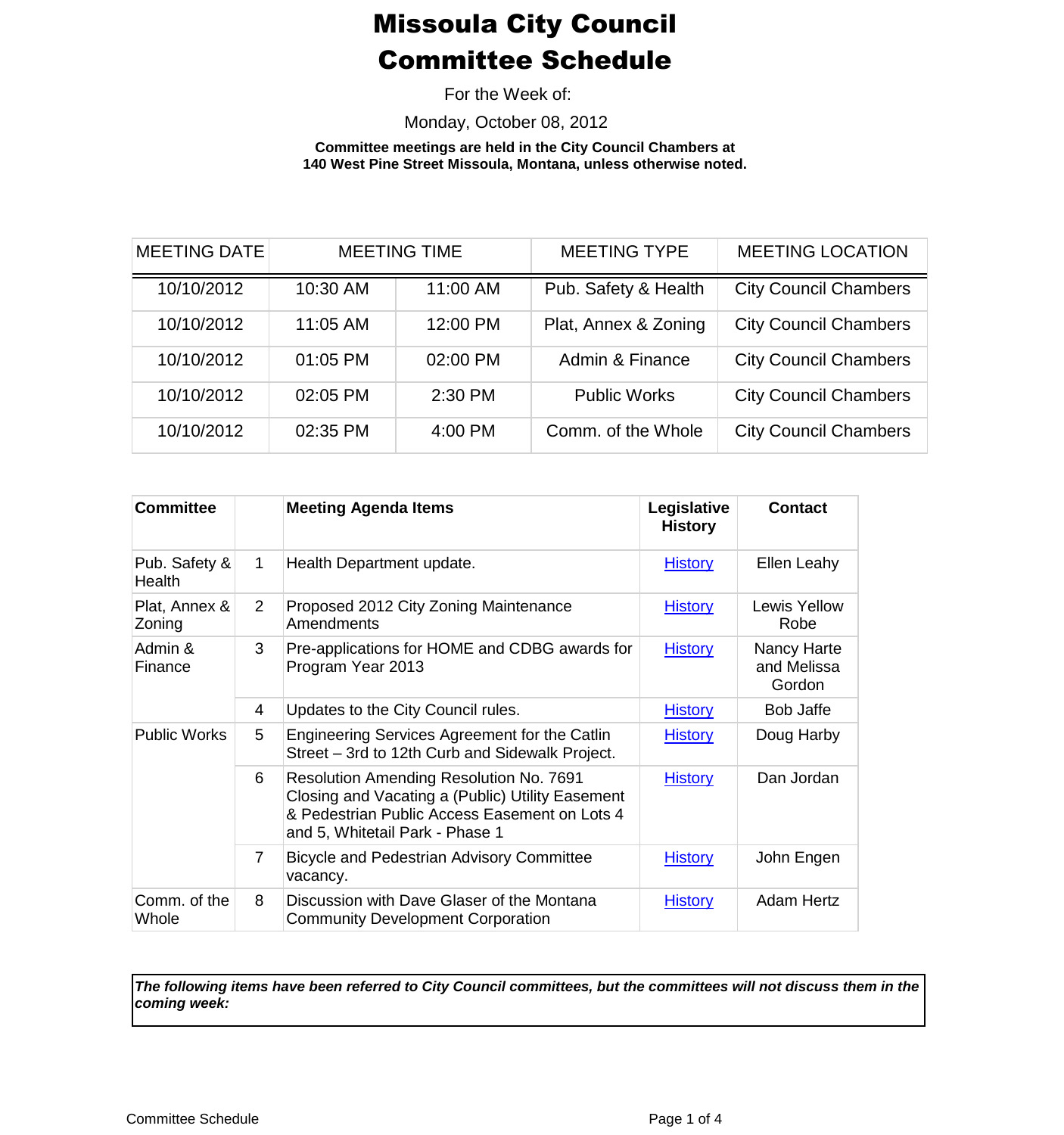For the Week of:

Monday, October 08, 2012

**Committee meetings are held in the City Council Chambers at 140 West Pine Street Missoula, Montana, unless otherwise noted.**

| <b>Committee</b>      |                | <b>Held Meeting Agenda Items</b>                                                                                                                                                                                                                                                         | Legislative<br><b>History</b> | <b>Contact</b>        |
|-----------------------|----------------|------------------------------------------------------------------------------------------------------------------------------------------------------------------------------------------------------------------------------------------------------------------------------------------|-------------------------------|-----------------------|
| Admin &<br>Finance    | 1              | Journal vouchers                                                                                                                                                                                                                                                                         | <b>History</b>                |                       |
|                       | $\overline{2}$ | Budget transfers.                                                                                                                                                                                                                                                                        | <b>History</b>                |                       |
|                       | 3              | Review Missoula's insurance experience,<br>particularly work comp; propose improvements if<br>warranted.                                                                                                                                                                                 | <b>History</b>                | <b>Ed Childers</b>    |
|                       | 4              | Review the City's current policy for charging the<br>public for various City-produced documents.                                                                                                                                                                                         | <b>History</b>                | Dave Strohmaier       |
|                       | 5              | Disposition of surplus City land.                                                                                                                                                                                                                                                        | <b>History</b>                | Nancy Harte           |
|                       | 6              | Council rules to change the Council's regular<br>meeting schedule to two meetings per month.                                                                                                                                                                                             | <b>History</b>                | Marty Rehbein         |
| Conservation          | $\overline{7}$ | Discuss the City's strategy to complete a<br>boundary survey of Greenough Park.                                                                                                                                                                                                          | <b>History</b>                | Dave Strohmaier       |
|                       | 8              | An amendment to the agreement with Territorial<br>Landworks, Inc. (TLI) in an amount not to exceed<br>\$136,702.37 for professional services, including<br>engineering, surveying, and construction<br>management for Project #PR 08-02 GCT, Grant<br>Creek Trail, CTEP #STPE 8199(105). | <b>History</b>                | Dave Shaw             |
| Comm. of the<br>Whole | 9              | Bi-annual meeting with the Chamber of<br>Commerce                                                                                                                                                                                                                                        | <b>History</b>                | <b>Marilyn Marler</b> |
|                       | 10             | Updates from Council representatives on the<br>Health Board, Community Forum, Transportation<br>Policy Coordinating Committee, other boards and<br>commissions as necessary. (Ongoing)                                                                                                   | <b>History</b>                |                       |
|                       | 11             | Joint meeting of the Mayor, City Council and<br>County Commission; a facilitated quarterly OPG<br>review as directed in the Interlocal Agreement.                                                                                                                                        | <b>History</b>                | Mayor Engen           |
|                       | 12             | Discuss OPG reorganization proposal with<br>Department Heads.                                                                                                                                                                                                                            | <b>History</b>                | <b>Marilyn Marler</b> |
|                       | 13             | Propose the City Council be a member unit of the<br>Missoula Chamber of Commerce.                                                                                                                                                                                                        | <b>History</b>                | <b>Dick Haines</b>    |
|                       | 14             | Update on the re-organization of Office of<br>Planning and Grants, Engineering and Building<br>services into the proposed Development<br>Services.                                                                                                                                       | <b>History</b>                | Mayor Engen           |
|                       | 15             | Web conference with Steve Dodd from Every                                                                                                                                                                                                                                                | <b>History</b>                | Caitlin Copple        |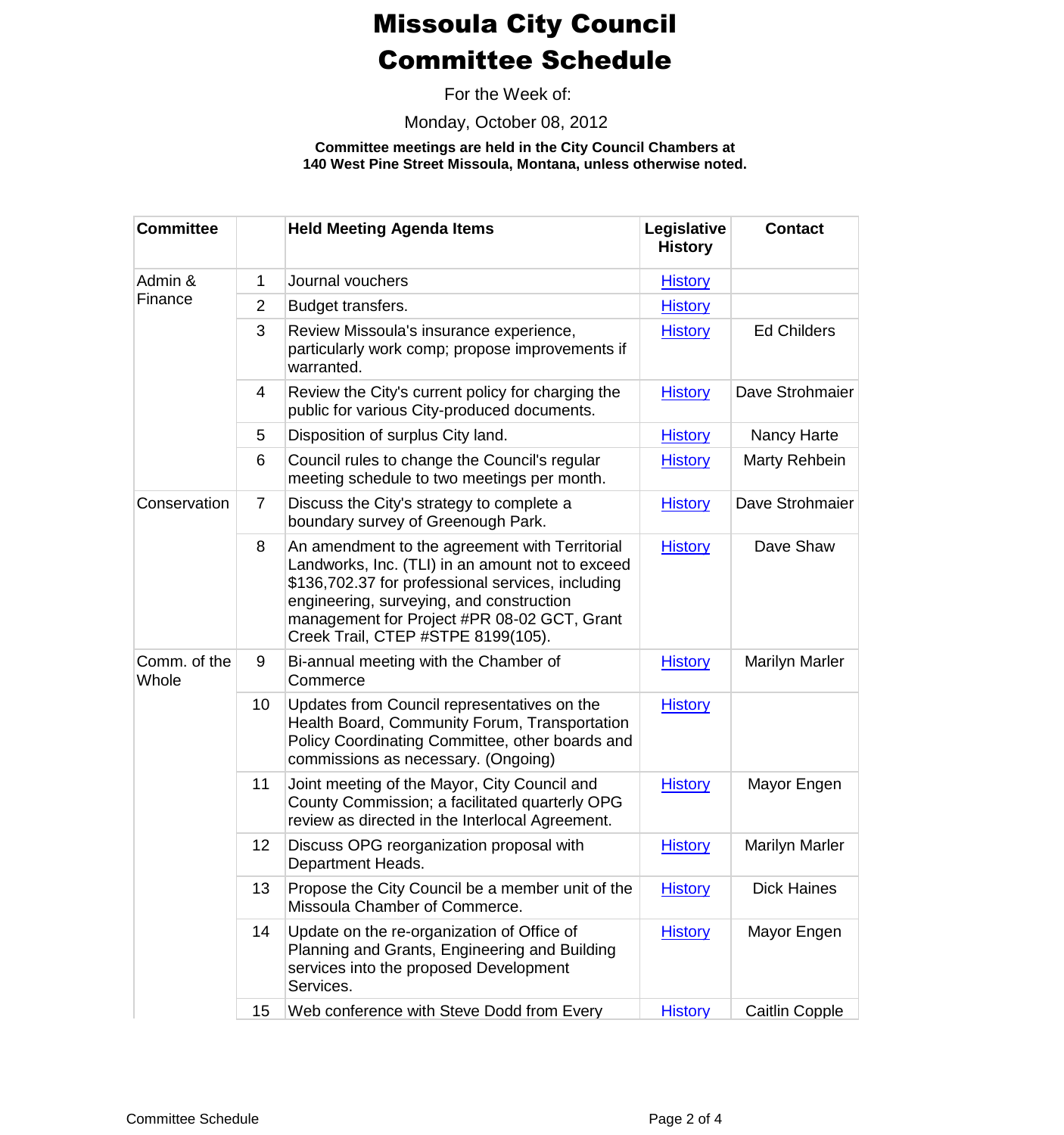For the Week of:

Monday, October 08, 2012

### **Committee meetings are held in the City Council Chambers at 140 West Pine Street Missoula, Montana, unless otherwise noted.**

|                         |    | Voice Engaged about Municipal Gaming Tool to<br>engage the public in budget prioritization                                                                                                                                                                                               |                |                                    |
|-------------------------|----|------------------------------------------------------------------------------------------------------------------------------------------------------------------------------------------------------------------------------------------------------------------------------------------|----------------|------------------------------------|
|                         | 16 | City Council Strategic Planning Session.                                                                                                                                                                                                                                                 | <b>History</b> | <b>Marilyn Marler</b>              |
|                         | 17 | Resolution recognizing government-to-<br>government relations between the City of<br>Missoula and the Confederated Salish and<br>Kootenai Tribes (CSKT) and organizing a joint<br>meeting of the Missoula City Council and the<br><b>Confederated Salish and Kootenai Tribal Council</b> | <b>History</b> | Dave Strohmaier                    |
| Plat, Annex &<br>Zoning | 18 | Annexation, (see separate list at City Clerk's<br>Office for pending annexations) (Ongoing in<br>committee)                                                                                                                                                                              | <b>History</b> |                                    |
|                         | 19 | Accessory Dwelling Unit Project--Review a public<br>outreach planfor the accessory dwelling unit<br>(ADU) project.                                                                                                                                                                       | <b>History</b> | <b>Laval Means</b>                 |
|                         | 20 | Amend Article 7. Error Corrections and<br>Adjustments to the subdivision regulations to<br>allow for restrictions or conditions placed on a plat<br>by the governing body to be amended or removed<br>by a future council.                                                               | <b>History</b> | <b>Jon Wilkins</b>                 |
|                         | 21 | Discussion of City planning issues with members<br>of the Planning Board.                                                                                                                                                                                                                | <b>History</b> | <b>Bob Jaffe</b>                   |
| Pub. Safety &<br>Health | 22 | Discussion of sexual assault prevention campaign<br>and consideration of unfunded crime victim<br>advocate urban outreach position.                                                                                                                                                      | <b>History</b> | Caitlin Copple                     |
|                         | 23 | Safety aspects of management of the urban deer<br>population in the city of Missoula.                                                                                                                                                                                                    | <b>History</b> | Dick Haines, Jon<br><b>Wilkins</b> |
|                         | 24 | Eat Smart Coalition information.                                                                                                                                                                                                                                                         | <b>History</b> | <b>Jason Wiener</b>                |
|                         | 25 | Fire Department update.                                                                                                                                                                                                                                                                  | <b>History</b> | <b>Jason Diehl</b>                 |
|                         | 26 | Discussion with Crime Victim Advocate Office.                                                                                                                                                                                                                                            | <b>History</b> |                                    |
|                         | 27 | Air quality issues related to railroad operations in<br>and through Missoula.                                                                                                                                                                                                            | <b>History</b> | Dave Strohmaier                    |
|                         | 28 | Police Department update.                                                                                                                                                                                                                                                                | <b>History</b> | Mark Muir                          |
|                         | 29 | Discuss the city's response to illegal fireworks in<br>Missoula.                                                                                                                                                                                                                         | <b>History</b> | Dave Strohmaier                    |
|                         | 30 | Discussion of University Neighborhood Quality of<br>Life Issues                                                                                                                                                                                                                          | <b>History</b> |                                    |
| <b>Public Works</b>     | 31 | Discuss the timing of various traffic lights around<br>the City.                                                                                                                                                                                                                         | <b>History</b> | <b>Bob Jaffe</b>                   |